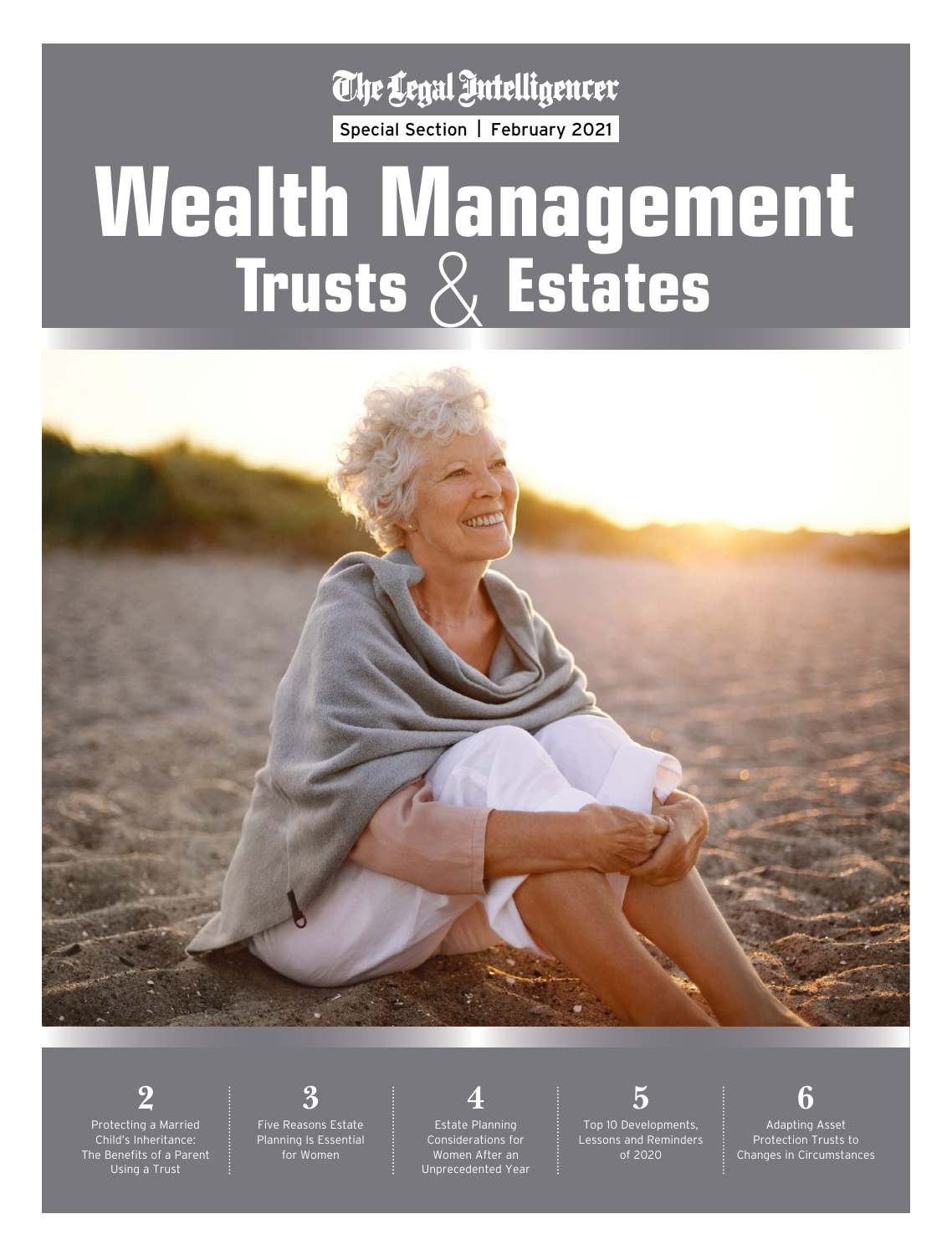### **Protecting a Married Child's Inheritance: The Benefits of a Parent Using a Trust**

### **BY HERB FINEBURG** *Special to the Legal*

hen a client's child is getting married, it is common for the family attorney to receive a call before the wedding ceremony. The principal concern is how to protect the client's assets, ultimately the child's inheritance, from a child's divorce. The initial reaction is to have the engaged couple immediately sign a prenuptial agreement. The added stress for the children of signing a legal contract covering a divorce is not the ideal way to start a new marriage. Moreover, the potential damage between the parent and the new son- or daughter-in-law by creating distrust for raising the need for a prenuptial agreement could be permanent. A common fear is that this could impact the ability of the parents to see their grandchildren.

It is typically advisable for the parents to leave their estate in trust for their children to solve the issues of divorce, the death of their child and the child's potential general creditor issues. Without a trust, it would not be unusual for a child's inheritance to be claimed by an exspouse in a divorce, or to pass upon death to the child's surviving spouse, who may remarry and have other children (including stepchildren). As a result, some of the client's assets regrettably and not surprisingly too often never reach their grandchildren, the undeniable primary intended benefactors of a grandparent. Instead, unrelated strangers will succeed to your client's wealth when left to the child outright and unprotected.

A prenuptial agreement is a contract between the child and the child's spouse, which can cover a child's inheritance. However, that prenuptial agreement can be later modified by the couple, even terminated or otherwise voluntarily circumvented in any manner by the child. The parent has no rights regarding the maintenance, amendment or termination of the child's prenuptial agreement and no right to be notified of any change in or termination of the prenuptial agreement.

Further, the ex-spouse can seek to invalidate a prenuptial agreement. For example, it is time consuming to organize the preparation of a prenuptial agreement and engage counsel for both parties. It may be difficult to establish whether an objecting party, who ultimately signs the negotiated prenuptial agreement on the eve of his or her



**HERB FINEBURG** *is a shareholder of Offit Kurman and managing partner of its Philadelphia office. Fineburg focuses his practice on tax law, where he provides his* 

*clients with strategic and cost-saving benefits in connection with business structuring and transactions, income and estate taxation, and wills and trusts.*

wedding, did so voluntarily and with a full understanding and with adequate disclosures and consideration.

In contrast to a prenuptial agreement, the parent's trust cannot be disturbed or invalidated by the child's ex-spouse and is the best shield against a child later compromising your client's estate in a divorce or upon death. The trust is an agreement between the parent and the trustee, of which the child is merely a limited qualified beneficiary. The exspouse is not involved.

The general rule is that inherited and gifted assets are not part of a child's marital estate subject to division in the event of divorce. Therefore, some argue the trust and prenuptial agreement are unnecessary to protect the parent's estate. However, as a practical matter, it is very typical for child to re-title assets jointly with a spouse or to purchase jointly owned property with the child's inheritance. Simply stated, the inheritance is usually eventually co-mingled with the couple's other assets. Once an asset is re-titled or co-mingled in any manner it is permanently and irrevocably part of the marital estate subject to division in divorce. Consider the 37 yearold son who called his mother at her retirement party asking for his "inheritance" so his wife could buy a business. Moreover, regardless of what a prenuptial agreement provides concerning death, the child will invariably name his or her spouse as the primary beneficiary under the child's last will regardless of what the prenuptial agreement provides.

Although gifts and inheritances are not part of the child's marital assets, it is practical to assume that a few judges will consider those assets in a divorce when addressing alimony and although less likely, when exercising the judicial discretionary authority in the equitable division of marital assets. The trust has material benefits in this situation since it is literally not owned by the child and includible on the couples statement of

*Under the trust agreement, the court must recognize that the trustee has a duty to preserve the trust assets for other current or contingent trust beneficiaries, which the judge should not ignore.*

assets and must be respected as such by the court as a matter of law. In fact, under the trust agreement, the court must recognize that the trustee has a duty to preserve the trust assets for other current or contingent trust beneficiaries, which the judge should not ignore. Consider the parent who gifted a 2% business interest to his son who was divorced six months later. The parent and child spent significant sums on attorney fees on two years of discovery litigation in the son's divorce proceedings, which would have been eliminated or minimized with a transfer in trust.

Regardless of whether your child is married, the trust established by a parent for a child is the safest way to protect the parent's assets for their children, grandchildren, and other descendants, or if the child has no children, for the family of other children, or other relatives or favorite charities. Also, it should be anticipated that the parents of the child's spouse will have an inheritance for their child, which may also be in a trust that does not include the client's child as a trust beneficiary. Basically, it is most common for a client to exclude a son- or daughter-in-law from the client's estate plan. Regardless of the wealth of their parents, it is still up to the child and the child's spouse to earn and accumulate their own independent wealth for each other and their children.

To review, a multigenerational trust allows the parent's assets to pass to the child protected from all the child's creditor claims including claims of an ex-spouse in divorce. The multigenerational trust also assures that the inheritance to pass from the child to the

grandchildren if a child predeceases his or her spouse and can also avoid future estate and inheritance taxes. Trusts may be structured to create the opportunity for multigenerational wealth to pass without being depleted by death taxes. Further, it is not uncommon for anyone who inherits wealth to be subjected to requests for money or loans. Stating that their inheritance is "in trust" protects the child from the emotional difficulty of saying "no" to a relative or a friend, or the child succumbing to questionable cause seeking donations. A prenuptial agreement addresses none of these issues and is not a substitute for proper estate and gift planning through a trust.

For the same reasons, trusts are also recommended for lifetime gifts to children. Consider the widow who transferred the 100-year family ocean-front vacation house to her single daughter. Five years later the daughter died of cancer and left all her assets to her boyfriend. When the widow went to "her" shore house she discovered the locks were changed. The boyfriend answered the door and explained how he now owned the widow's treasured family home. A simple trust would have avoided this regrettable nightmare.

A properly prepared trust agreement can assure the child full access to enjoy the trust assets while protecting those assets from outsider claims. The trust can even cover large expenses, such as the purchase of the child's home. The trust can take title to the home and allow the child's family to live there for free or require the child to cover some or all expenses. If the child does later divorce, the child's trust will keep the house and the spouse will be asked to leave. While if the couple owned the house directly, the son may be asked to leave and he will typically lose the house if there are children of the marriage primarily cared for by his spouse. Alternatively, the couple can purchase the house in their names and the trust can lend the couple the money to purchase the home. The loan would preserve the trust's equity in the home through a mortgage.

In conclusion, utilizing trusts is the most responsible course of action for a parent in protecting his or her wealth for children and other descendants, whether or not the child is married. In the case of marriage, if desired the prenuptial agreement can still be used as the so called "belt and suspenders," knowing that a prenuptial agreement has greater exposure to being unenforceable or unilaterally circumvented by the child.  $\bullet$ 

Follow us on Twitter www.twitter.com/thelegalintel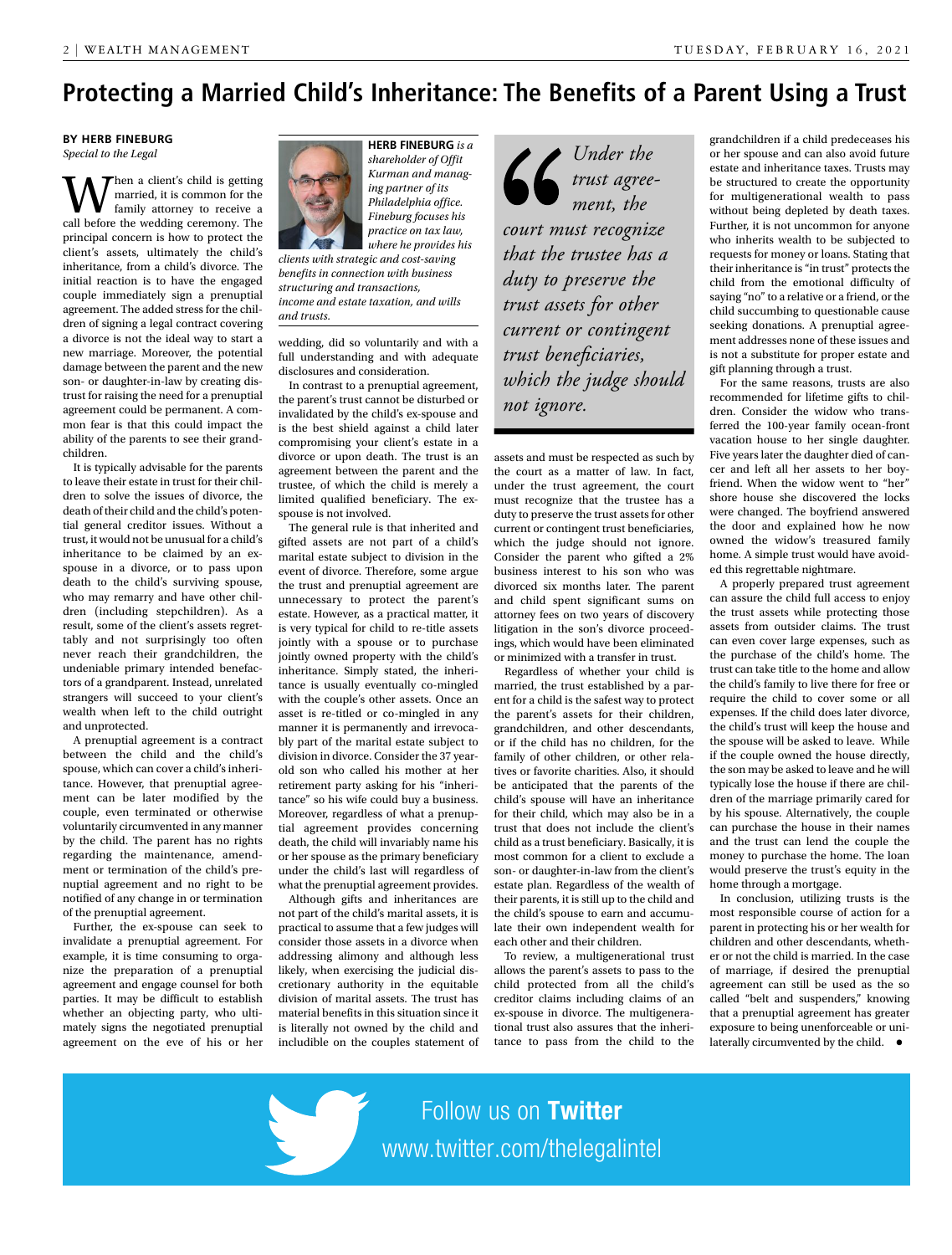### **Five Reasons Estate Planning Is Essential for Women**

**BY NICOLE L. PHATAK** *Special to the Legal*

Women control one-third of total<br>the United States, yet the major-<br>ity of women do not have an estate plan in household financial assets in the United States, yet the majority of women do not have an estate plan in place. Even those who do have an estate plan may not understand how it works or where their assets go upon their deaths. As more women become business owners and high-earning professionals, it is more important than ever for women to take control of their estate plan in order to achieve their financial goals and pass on wealth to the next generation. Here are five reasons why is it imperative for every woman to have an estate plan:

#### **• To Reduce Estate Taxes**

In 2021, the federal estate tax exemption is \$11.7 million per individual. If an estate is worth more than \$11.7 million at the time of death, the value of assets over the exemption amount will be taxed at a rate of 40%. It is important to keep in mind that the value of an estate includes all assets at the time of death including life insurance, retirement accounts and real property. Many states also have state death taxes that may be assessed at the time of death.

The concept of portability allows the executor of an estate to transfer the unused federal estate tax exemption amount to the surviving spouse to utilize at the time of his or her death. Therefore, a married couple can effectively pass a total of \$23.4 million of wealth at time of death in 2021 without implicating federal estate tax. In order to make a portability election, the executor must file IRS Form 706, the "United States Estate (and Generation-Skipping Transfer) Tax Return."

A well-drafted estate plan may help avoid death taxes and preserve your family's wealth while passing assets to the next generation. For example, you may create generation-skipping trusts for the benefit of your children. A generationskipping trust (sometimes referred to as a dynasty trust) allows your children to pass the trust assets down to the next generation, and so on, without any additional death taxes being paid. Generation-skipping trusts are one of many drafting techniques that an estate attorney can include in your estate plan to reduce death taxes for future generations. **• To Take Advantage of the Benefits** 

#### **of Gifting**

In 2021, you can gift up to \$15,000 to any person you know without any tax consequences (i.e., the "annual exclusion amount"). If you wish to give away more



**NICOLE L. PHATAK** *is a member of Clark Hill's Pittsburgh office as a member in the tax and estate planning group. She focuses her practice in estate planning, estate adminis-*

*tration and gift and individual taxation.*

than the annual exclusion amount, you may do so, but you will be required to file a Federal Gift Tax Return (Form 709). The good news is that you will not be required to pay any federal gift tax until your total lifetime gifts exceed the federal estate tax exemption amount which is \$11.7 million in 2021. Wealthy women take advantage of gifting to lower the value of their taxable estates at the time of death.

Another benefit of gifting is to create a philanthropic legacy for your family. By making charitable gifts during your lifetime you can not only reduce the size of your taxable estate, but also teach future generations the value of supporting charities that important to you. Charitable trusts are a great way to reduce the size of your taxable estate during your lifetime while benefitting a charity and your family. A charitable remainder trust provides for fixed annual payments to you and other beneficiaries for a specified period of time, at the conclusion of which the assets remaining in the trust are distributed to the charity you specify. On the other hand, a charitable lead trust provides an income stream for the named charitable beneficiary for a period of time and the remaining assets are distributed to non-charitable beneficiaries. There are many variations of charitable trusts that could be explored as part of the planning process.

#### **• To Protect Your Beneficiaries**

Most women assume that if they die tomorrow, all their assets will be distributed to their surviving spouse, or if they do not have a surviving spouse, to their children. In reality, if you die without an estate plan, your assets will be distributed pursuant to the intestate laws of the state in which you reside at the time of your death. For example, in Pennsylvania, if you die with a surviving spouse and no children, but your parents also survive you, your surviving spouse only receives the first \$30,000 of your estate plus one-half of the remaining estate. Your parents would be entitled to the remaining one-half of your estate. The only way to be certain that your assets will be distributed as you wish at the time of your death is to work with your attorney to create an estate plan.

*While it is easy for women to let estate planning fall to the bottom of their constantly growing to-do list, having a well thought out and up-to-date estate plan is one of the most important things she can do to protect her family for generations to come.*

When was the last time you confirmed who you have listed as the beneficiaries of your retirement accounts and life insurance policies? Many women do not realize that retirement accounts and life insurance policies pass pursuant to the beneficiary designation form on file with the company at the time of death and not pursuant to your will or trust. It is essential to coordinate your beneficiary designation forms with your estate plan in order to protect your beneficiaries.

### **• To Protect Family Wealth/Family Business**

As women become wealthy, particularly business owners, they are often subject to frivolous lawsuits. One common technique for avoiding potential liability is to create an irrevocable trust to hold your assets. An irrevocable trust could be created for the benefit of one or more beneficiaries during their lifetimes. The beneficiaries could then access the trust funds for their health, support, maintenance, and education. The trust agreement can be drafted to allow the beneficiaries to use trust funds to start or invest in a business, purchase a new home or even finance a wedding.

When the individual creating the trust (known as the grantor) makes a contribution of assets to the trust, the individual is making a gift for the purposes of federal gift tax and the gift must be reported on a Federal Gift Tax Return (Form 709). Since the grantor is making a completed gift, the assets transferred to the trust are no longer part of her taxable estate for death tax purposes. This type of estate planning is particularly valuable if you have assets or closely held business interests that you anticipate will significantly grow over time. The downside to drafting an irrevocable trust for the benefit of another is that the grantor must divest herself of the assets. The assets are now owned by the trust and grantor cannot receive any benefit from them.

Further, if you are the owner of a closely held business it is imperative that you develop a succession plan for passing the business on to the next generation. Does anyone in your family have the knowledge (or the desire) to keep the business going? Is the business liquidated or sold at the time of your death? Your estate plan should answer these questions and allow for an efficient transfer of your business at the time of your death.

**• To Determine Who You Can Trust** It is vital for a woman to have a network of advisors that she can trust. Do you have an attorney? A financial adviser? What about an accountant or an insurance agent? By having these trusted individuals in place now you can avoid the fear and indecision that occurs during an emergency or upon a death in the family.

How do you start? Schedule an initial meeting. Don't be afraid to ask the tough questions, such as: How much will this cost? How much help and guidance can you provide? What is your level of experience with these types of issues? What should I be concerned about? It is much easier to ask the tough questions now than to be surprised later when an emergency occurs.

Equally important is appointing the right fiduciaries in your estate planning documents. A fiduciary is an individual who has a duty to act on behalf of someone else, such as an executor or a trustee. It is important to determine who will serve in these roles when you are in a calm state of mind and to consider all options before making any major changes.

While it is easy for women to let estate planning fall to the bottom of their constantly growing to-do list, having a well thought out and up-to-date estate plan is one of the most important things she can do to protect her family for generations to come.

*The views and opinions expressed in the article represent the view of the author and not necessarily the official view of Clark Hill. Nothing in this article constitutes professional legal advice nor is intended to be a substitute for professional legal advice.* •

Renew Your Subscription to The Legal Intelligencer Today! 877-256-2472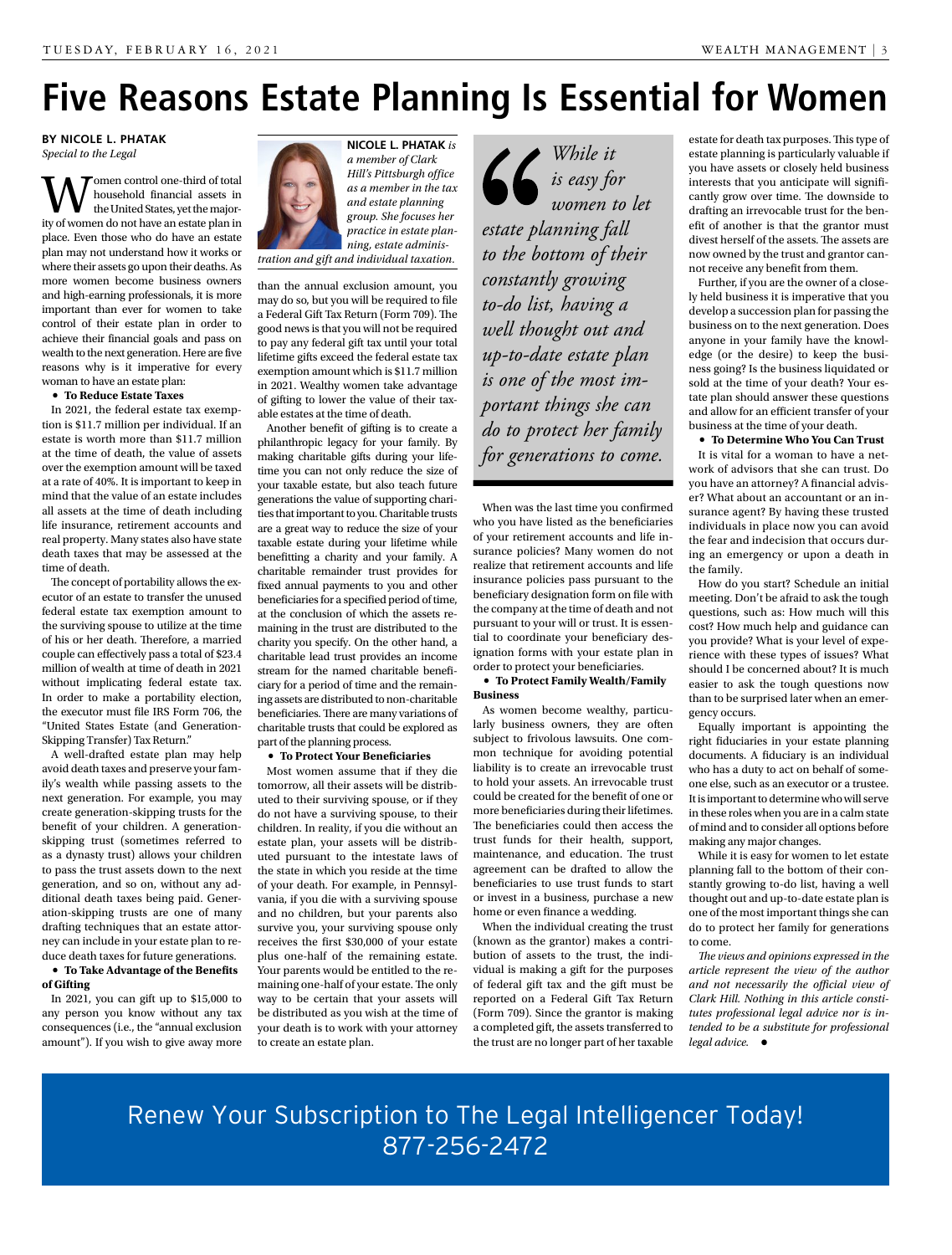### **Estate Planning Considerations for Women After an Unprecedented Year**

**BY STEFANIE PATE AND MELANIE CUDDYRE** *Special to the Legal*

The year 2020 was challenging for everyone. Parents assumed the role of teachers and tutors, family members became primary caregivers, loved ones were lost, and everyone had to adapt to the "new normal." Areas in our lives that required additional support, and the need for improvement in communication with our families, friends and advisers were highlighted. Individuals were forced to ask the question: "What if?" What if something happened to me and my spouse, what if my business lost its leader, what if I had to take control of my family's future?

For many women, a "what if?" situation leaves them in the dark with regard to finances and wealth. In the past, women played a more traditional role in their households. Women were responsible for homemaking and were less likely to be employed outside of the home. In 2021, while many women still choose to stay at home, that is no longer the expectation. Women are the primary or sole breadwinners in 40% of U.S. households. Additionally, four out of 10 U.S. businesses are owned by women. See, "Women & Wealth, Prosper Manning & Napier's Guide to Financial Planning," July 2020, at 15-17.

Despite this advancement, women continue to be less involved in estate planning and wealth management than men. If they have estate plans, married women are rarely included in their preparation, and are often simply told where to sign. Today, women are increasing their monetary contribution to their families, and generating wealth in their individual names. Yet 65% of women are less likely to talk about finances with friends than topics such as health or work issues. Why is this? Perhaps it is because women don't know how to initiate these discussions or don't understand the implications of a basic estate plan. Women both with and without an estate plan may not



**PATE CUDDYRE**

**STEFANIE PATE** *is a partner in Leech Tishman Fuscaldo & Lampl's estates and trusts and taxation practice groups, as well as the nonprofit organizations team. She is based in the Pittsburgh office.* 

**MELANIE CUDDYRE** *is an associate with the firm and a member of the estates and trusts and taxation practice groups, as well as the nonprofit organizations group. She is also based in the Pittsburgh office.*

know the answer to their "what if?" questions. After a year that highlighted the lack of answers, now more than ever women should take control of their ability to answer that question.

A basic estate plan addresses many "what if?" situations. What if I am unable to make my own financial and health care decisions?

What if I become incapacitated? Included in a basic estate plan are a financial power of attorney, health care power of attorney and living will. A financial power of attorney allows an individual to appoint an agent to make their financial decisions if they are unable to do so. Individuals may consider their spouse, sibling, friend, or close advisor. A health care power of attorney allows an individual to appoint an agent to make their health care decisions if they are no longer able to do so. Individuals often choose someone who lives locally. A living will allows an individual to set forth their wishes with regard to their preferences for treatment and care when in an end-stage medical condition. This document outlines

*Working to answer some of these major "What if?" scenarios allows women to protect their future, their family's future and the future of their business.*

guidance for their healthcare agent and providers to follow while on a life support system.

What if something happens to me or my spouse? A will is a document in which an individual directs where their assets will go upon their death. The will may include specific bequests to individuals or charities, establish trusts, or divide assets into shares and distribute them accordingly. An individual also designates an executor or personal representative who is responsible for the distribution of assets, payment of taxes, and other administrative duties. Also important for many parents, a will allows you to designate a guardian for minor children. The guardian will be who your children live with, who emotionally supports them, and who cares for them until they reach the age of majority. For individuals who may have loved ones with a disability, any inheritance can be tailored to that person's specific needs. If that person receives or could receive government benefits in the future, proper planning can avoid any disqualification from those benefits.

A basic estate plan allows a person to make these choices for themselves. If the individual never executes an estate plan, then these important decisions are made by a court or pursuant to state law. Both of those scenarios may lead to unintended outcomes and can be avoided through the execution of the above estate planning documents.

Business owners should ask themselves "What if?" What if I am unable to run my business? Who will take over? What happens to my interest?

For business owners, a business succession plan will address those questions. An attorney will review the business's formation and governing documents, financials, and any existing estate planning documents of the business owner. By modifying those documents or existing estate plans, a business owner can determine who will fill their shoes when they are no longer a part of the business by reason of retirement, disability, death and more. Will it be existing co-owners, a family member, or a third-party? Selecting that person requires careful consideration of the nature of the business and its future objectives. A business succession plan may also provide for the buyout of an owner's interest. You worked hard during your lifetime, how will your interest in the business be monetized? Should you apply for women-owned small business certification? All of these decisions should be made prior to your death. Otherwise, existing governing documents or state law determine what happens, which may be unfavorable for everyone involved.

Working to answer some of these major "What if?" scenarios allows women to protect their future, their family's future and the future of their business. Women work hard every day. Whether they are tackling the role of homemaker or employed outside of the home, women deserve to take part in decisions related to their wealth and future. Meeting with an estate planning attorney and other wealth advisers provides opportunities to initiate these conversations. 2020 has shown women that now, more than ever, is the time to become an active participant in their estate and wealth planning. Engaging in the decision-making process eliminates some uncertainty so that the next time women are asked "What if?," they already know the answer.  $\bullet$ 

www.TheLegalIntelligencer.com For the full online version of The Legal Intelligencer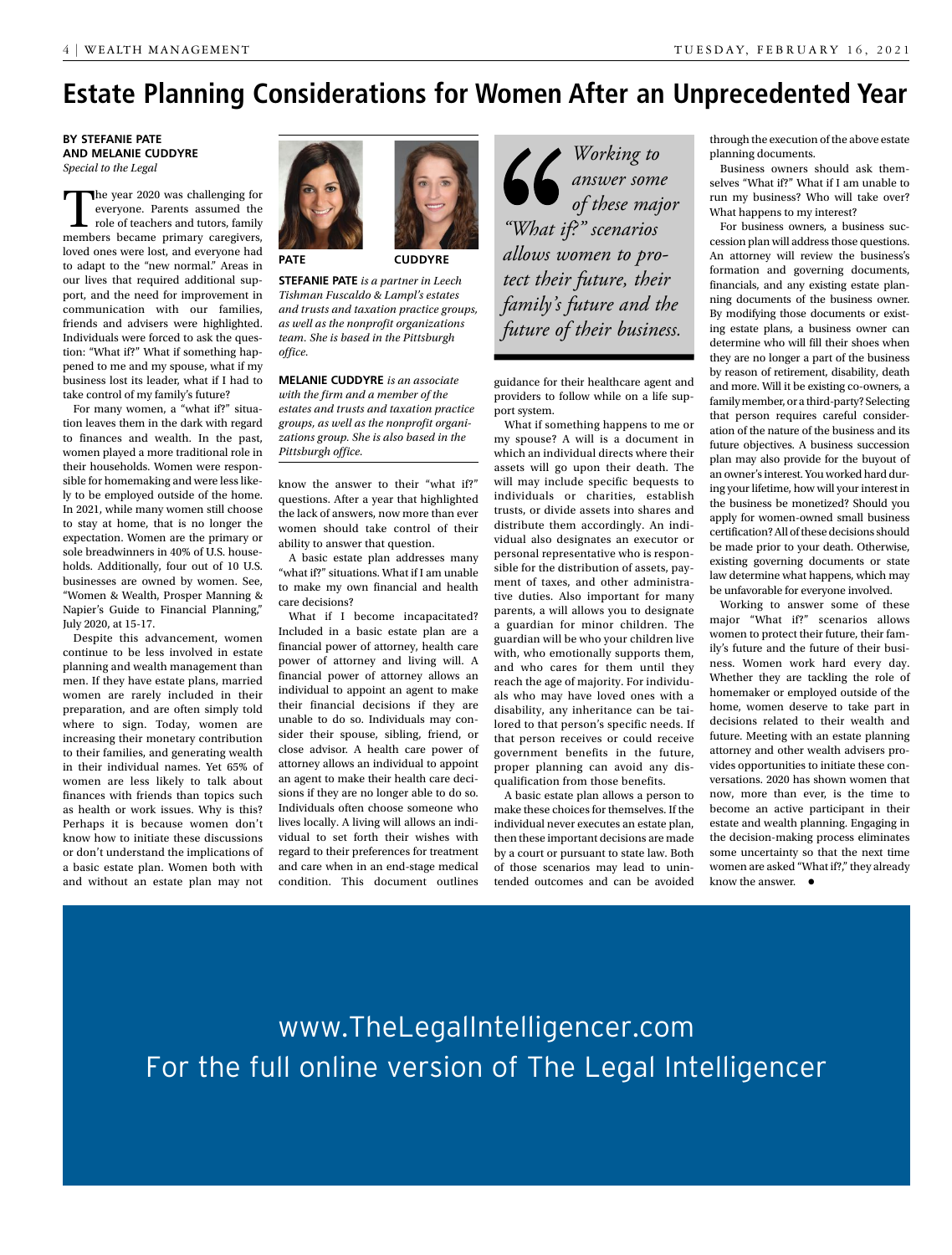### **Top 10 Developments, Lessons and Reminders of 2020**

**BY SHARON L. KLEIN, JENNA M. COHN AND SAMANTHA Q. ADAMS** *New York Law Journal*

2<sup>020</sup> saw significant developments,<br>lessons and reminders:<br>(10) Tax Preparers Can Use 020 saw significant developments, lessons and reminders:

**Electronic Signatures To File Tax Documents.** Although tax preparers are permitted to sign electronically to file returns on behalf of their clients for federal purposes, preparers were previously required to obtain a "wet signature" on an e-file authorization for New York purposes. As a result of a law enacted on Aug. 24, 2020 and immediately effective, preparers are now authorized to accept electronic signatures on e-file authorizations to file tax documents on behalf of their clients (N.Y. Tax Law §177-aa). According to guidance (TSB-M-20(1) C,  $2(I)$ , issued Oct. 6, 2020) from the Department of Taxation and Finance (the Department), the Department will not require that any specific technology be used, but the electronic signature process must identify and authenticate the taxpayer. For remote transactions, the preparer must record the name, Social Security number, address, and date of birth of the taxpayer, and verify that the personal information on record is consistent with the information provided through record checks with the applicable agency or institution or through credit bureaus or similar databases.

**(9) Adopted Persons Can Finally Access Their Birth Certificates.** An adoptee's birth records have been sealed in New York for decades. Whether the original intent was to protect the adoptive parties or guard the confidentiality of the birth mother, after years of intense lobbying, the Clean Bill of Adoptee Rights Law (A5494/S3419) became effective on Jan 15, 2020. Under the new law, adult adoptees can receive their birth certificates. According to Gov. Andrew Cuomo "Where you came from informs who you are, and every New Yorker deserves access to the same birth records—it's a basic human right." Indeed, the legislation itself provides that denial of access to self-identifying data is "a violation of that person's human rights and is contrary to the tenets of government." More than 3,600 adoptees filed applications for their birth certificates within 48 hours of the law's effect. If the adopted person is deceased, the adopted person's descendants or legal representative can obtain a copy of the adopted person's birth certificate.

**(8) The Attorney-Client Privilege, a Trio of Reminders and Developments.**  *(1) The protections of the attorney-client privilege have been extended to lifetime trustees.* Previously, under Civil Practice Law and Rules (CPLR)  $$4503(a)(2)$ , the attorney-client privilege extended to clients who were personal representatives. No beneficiary of an estate was treated as a client of the attorney solely by reason of **SHARON L. KLEIN** *is President of Family Wealth for the Eastern U.S. Region at Wilmington Trust, N.A. The author wishes to thank her Family Wealth colleagues* **JENNA M. COHN** *and*  **SAMANTHA Q. ADAMS** *for their valuable assistance. This article includes developments through Dec. 31, 2020.*

their status as beneficiary, and the existence of the fiduciary relationship between the personal representative and the beneficiary did not by itself constitute a waiver of the privilege between the attorney and the personal representative. CPLR §4503(a)(2) has now been amended to extend the protection of the attorney-client privilege to lifetime trustees (A7601/S6409).

*(2) An executor may waive a decedent's attorney-client privilege.* An executor's ability to waive a decedent's attorney-client privilege is not limited to circumstances where the waiver benefits the estate. In *Matter of Thomas,* 113 N.Y.S.3d 447, the executor was self-interested in the testimony of the decedent's attorney to establish the transfer of an asset from the decedent to the executor. The court allowed the waiver as the attorney's testimony provided the best evidence of the decedent's intent and rejected the notion that an executor can waive the attorney-client privilege only if the waiver benefits the estate.

*(3) Attorneys should separate personal and work emails to avoid attorney-client privilege preventing release of personal emails.* In *Matter of Estate of Paragon*, 2019 NY Slip Op 33893(U), the administrator requested that the contents of the decedent's Google email account be released to her to provide insight into the decedent's wishes about the disposition of real property. The decedent used the email account for his law practice in addition to his personal email correspondence. Estates, Powers & Trusts Law (EPTL) §§13-A-3.1 and 13-A-3.2 distinguish between access to the content of an electronic communication and access to a catalogue of electronic communications (like the "to" and "from" lines of an email, without content). The default rule for personal representatives is that privacy is on: The custodian may disclose the catalogue of digital communications, but content access is not permitted unless the decedent consented to disclosure or the court determines that disclosure is reasonably necessary for the administration of the estate.

In *Paragon*, the decedent neither used an online tool offered by Google to allow his executor access nor had a will that controlled disposition of his digital assets. If Google released the contents of decedent's electronic communications, even if the contents of those emails were reasonably necessary to the administration of the estate, it was very likely that the contents would contain communications protected by the attorney-client privilege. Accordingly, the court granted the administrator access to the non-content information of the emails only.



**(7) Was the Statute of Limitations for Civil Cases Tolled by Executive Orders?**  In light of the COVID-19 pandemic, on March 20, 2020, Gov. Andrew Cuomo issued Executive Order (EO) 202.8, tolling the time limit for the commencement, filing, and service of legal actions and proceedings. The tolling was extended through repeated EOs until Nov. 3 by EO 202.67, which ended the extension as of Nov. 4. The original EO used the word "toll," while other EOs used the word "suspension." This discrepancy in wording has led to conflicting interpretations as to whether the EOs operate as a true tolling (so the total number of days in the successive EO orders would be added to the statute of limitations [SOL]), or whether the SOL was just suspended during that period. If the latter, no additional time would be added to the SOL period, which would have expired Nov. 3. Even if the EOs operated to toll the SOL, if a claim would not have expired during the EO extension period, it is unclear whether the tolled days can still be added to the SOL period. It might be that the legislature has to clarify the situation. In the meantime, it may be prudent for practitioners to memorialize the toll to preserve their positions.

**(6) Electronic and Remote Procedures … During the Pandemic and Beyond.** *(1) Remote Witnessing and Notarization*. On March 19, Gov. Cuomo issued EO 202.7 to allow virtual notarization and on April 7 issued EO 202.14 to allow virtual witnessing. The EOs have been extended through Jan. 29, 2021 (EO 202.87).

*Virtual notarization.* Remote notarization will be valid if the following conditions are met: (1) if not personally known to the notary, the person seeking notary services must present valid photo identification during the video conference; (2) the video conference must allow for direct interaction between the signatory and the notary (no pre-recorded videos); (3) the signatory must affirmatively represent that he or she is physically situated in New York; (4) the signatory must transmit by fax or electronic means a legible copy of the signed document directly to the notary on the same date it was signed; (5) the notary may notarize the transmitted copy of the document and transmit it back to the signatory; and (6) the notary may repeat the notarization of the original signed document as of the date of execution provided the notary receives

the original signed document together with the electronically notarized signed document within 30 days after the date of execution.

*Virtual witnessing.* Virtual witnessing of documents, including wills and trusts, will be valid if the following conditions are met: (1) if not personally known to the witnesses, the person seeking witnesses must present valid photo identification during the video conference; (2) the video conference must allow for direct interaction between the signatory, the witnesses and the supervising attorney, if applicable (no pre-recorded videos); (3) the witnesses must receive a legible copy of the signature pages by fax or electronic means on the same date of signing; (4) the witnesses may sign the transmitted copy of the signature pages and document and transmit back to the signatory; and (5) the witnesses may repeat the witnessing of the original signature pages provided the witnesses receive the original signature pages together with the electronically witnessed copies within 30 days after the date of execution.

Legislation was introduced to codify the EOs and allow virtual notarization and witnessing permanently (A10569/ S8317), but did not pass in the 2019-20 legislative session.

*(2) Electronic Filing.* On March 22, the Chief Administrative Judge suspended all nonessential paper and electronic filings in New York State courts (Administrative Order [AO] 78/20). Electronic filing (e-filing) of new non-essential matters through New York State Courts Electronic Filing System (NYSCEF) was phased into all New York counties during May 2020. Beginning June 10, new actions or proceedings in pending actions were permitted exclusively by electronic filing through NYSCEF where available (AO 121/20). AO 267/20 ended the requirement of e-filing as of Nov. 4, allowing parties to commence new matters and proceed in pending matters by any means of filing and service normally permitted, unless the filing is inconsistent with the health and safety needs of the public and court personnel. Nevertheless, AO 267/20 strongly urges parties to avoid in-person filing and service during the pandemic, and to rely instead on e-filing. There are 47 counties with authorized electronic filing programs through NYSCEF in the Surrogate's Courts (AO 247/20, Appendix A). If NYSCEF is unavailable, the Electronic Document Delivery System (EDDS), is available in most other courts. EDDS permits users to securely transmit documents to the courts that may be considered filed upon request.

Considering the uncertainty created by COVID-19, it may behoove practitioners to e-file where possible to prevent delays that may arise if future restrictions are imposed on usual court proceedings. Undoubtedly, the pandemic has accelerated the move to electronic filings, which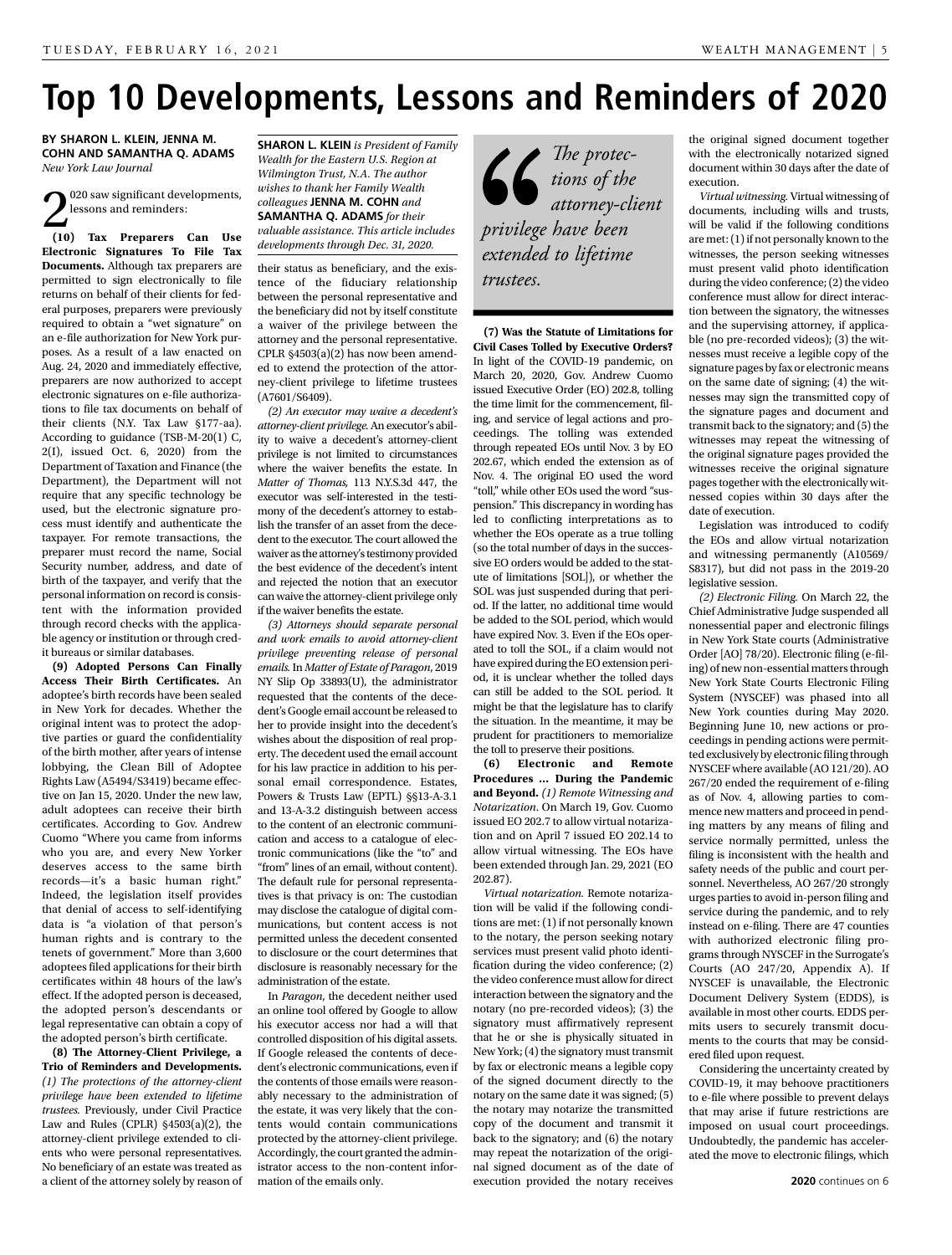### **Adapting Asset Protection Trusts to Changes in Circumstances**

**BY MELISSA NEGRIN-WIENER AND MARCUS O'TOOLE-GELO** *New York Law Journal*

**A**n Irrevocable Trust used for asset<br>protection may have a different<br>formed and the proped only Trust Asset protection may have a different name depending on who you ask (Irrevocable Income Only Trust, Asset Protection Trust, Medicaid Qualifying Trust, etc.), but its primary purpose remains the same. This type of trust, after the passing of the applicable lookback period, exempts the assets contained within from being counted as an available resource for qualifying for homecare or institutional Medicaid.

As long-term care needs and financial circumstances can change, the key to drafting these trusts is maintaining flexibility. For senior clients in particular, having a trust with maximum flexibility is essential.

As an example, an attorney prepares an Irrevocable Trust for a couple in their early 70s, and their home and some liquid assets are transferred to the Trust.

The following are two possible circumstances that may occur in the future that would require flexibility in the drafting of this document:

(1) One or both clients require homecare or institutional care before the expiration of the applicable lookback period.

(2) There is a falling out with one or more beneficiaries or trustees. A properly drafted trust should address

both of these potential situations.

#### **REVOCATION**

If the grantor of the Trust requires care before the expiration of the applicable lookback period, an asset protection trust may need to be revoked (in favor of spousal refusal or a promissory note plan, for example). While this type of trust is explicitly stated to be irrevocable, EPTL §7-1.9 permits revocation in certain circumstances. To allow this procedure to be used, the trust should not have any specific directions as to revocation. It should merely state that the trust is irrevocable. Then, the interested parties can revoke the otherwise irrevocable trust by following the statutory procedures of EPTL §7-1.9.

Revoking an irrevocable trust requires the consent of all of the living beneficiaries, contingent or otherwise. The statute specifically excludes dispositions to "heirs, next of kin or distributees (or by any term of like import)." Id. Absent from

**MELISSA NEGRIN-WIENER** *is a partner at elder law and estate planning firm Cona Elder Law PLLC in Melville. She can be reached at 631.390.5000 or mnegrin@conalaw.com. Senior associate*  **MARCUS O'TOOLE-GELO** *can be reached at motoole@conalaw.com.*

this list is a disposition to issue, which is not considered to be a term of like import. *Matter of Dodge*, 25 N.Y.2d 273, 283 (1969). As such, practitioners should take care when naming issue per stirpes as remainder beneficiaries. This may create an expansive list of contingent beneficiaries including minors (grandchildren or greatgrandchildren), who cannot consent to revocation, even if a guardian is appointed. *Smith v. Title Guarantee & Trust Co.*, 287 N.Y. 500, 504 (1942).

The best way to manage this issue is to have the grantor reserve a limited power of appointment over the remainder of the trust. EPTL 10-3.2. The power of appointment should be limited by excluding the grantor, creditors, the grantor's estate, or creditors of the grantor's estate. The limited power of appointment can be exercised by will or written instrument. From there, there are two options. First, the trust can be limited to beneficiaries who can consent (children, for example), and the grantor simultaneously executes a last will and testament exercising the limited power of appointment to designate their issue per stirpes as beneficiaries.

Second, the trust could instead have full beneficiary dispositions, but if the need ever arose to revoke it, the grantor (or their agent under a power of attorney) can exercise that power of appointment by written instrument and delete the non-consenting beneficiaries. The first method is preferable to some practitioners, as it does not rely on an agent under a power of attorney (if the grantor is incapacitated, as is often the case) being asked to change beneficiaries, which can lead to estate litigation. See *Matter of Ferrara*, 7 N.Y.3d 244, 254-55 (2006). One should also be aware that if the Trust has two grantors, it cannot be revoked after the death of one of the grantors. *Culver v. Title Guarantee & Trust Co.*, 296 N.Y. 74, 77-78 (1946).

### **CHANGING TRUSTEES AND BENEFICIARIES**

Medicaid planning aside, estate plans should be malleable. Clients' wishes and

*As long-term care needs and financial circumstances can change, the key to drafting these trusts is maintaining flexibility. For senior clients in particular, having a trust with maximum flexibility is essential.*

desires change over time, principally with regard to fiduciaries and beneficiaries. An Asset Protection Trust should be drafted so that changes can be made as the grantor desires.

First, the trust should include a provision that allows the grantor to add or remove Trustees, with the caveat that they cannot appoint themselves or their spouse. This can be helpful if there are disagreements among the trustees or if they are not cooperating with respect to the grantor's wishes (for instance, to sell or buy a residence). The grantor can simply remove the offending trustee and appoint a more cooperative one.

Second, using the tools discussed above, the grantor can reserve a limited power of appointment to change beneficiaries of both the principal and the remainder beneficiaries upon the grantor's death. The grantor can make changes to the inheritance arrangements, as well as removing any uncooperative beneficiaries.

### **AMENDMENT**

Elder law practitioners will on occasion encounter a trust drafted by another attorney which does not have the necessary flexibility. Thankfully, EPTL §7-1.9 not only allows revocation, but also allows amendment of irrevocable trusts. This is an important tool, when available (assuming the beneficiaries can and will consent), to make changes to a Trust that was drafted without appropriate flexibility. For instance, a trust amendment could be used to grant the

grantor the necessary limited power of appointment to make changes to beneficiaries as they wish.

### **UTILIZING POWERS OF ATTORNEY**

Many times, when needing to make changes or take advantage of flexibility in a trust, one or more of the grantors will be incapacitated. It is thus essential that the grantor has an expansive power of attorney with explicit trust powers and a statutory gifts rider with unlimited gift making authority, including to the agent. An agent under a properly drafted power of attorney can exercise the grantor's power to change trustees or beneficiaries, consent to revocation, or even create a trust in the first place.

Agents and their attorneys should be mindful that an agent must always act in the best interest of the principal. Prudent Medicaid planning is, of course, in the principal's best interest. Caution, however, should be taken if an agent is being asked to change beneficiaries or make transfers, and there is discord in the family. The power of attorney gifting statute (GOL §5-1514(5)) requires any gift to be in the best interest of the principal, and courts take this requirement very seriously, as seen in *Matter of Ferrara*.

While the General Obligations Law is not specific as to the power to amend or revoke a trust, courts have held that an agent can do so as long as the powers include "estate transactions" and "all other matters" as defined by the statute. *Matter of Perosi*, 98 A.D.3d 230, 238 (2d Dept. 2012). This can be especially helpful if the client first comes to you when the grantor is already incapacitated, and you must rely on an older power of attorney drafted by someone else. If you are the attorney creating the plan in the first place, make sure that the modification section of the power of attorney and the gifts rider specifically includes the authority to create, amend, and revoke trusts.

With the escalating costs of long-term care, seniors are increasingly recognizing the importance of protecting their assets. A Trust is a core part of an asset protection plan, but one that requires precision in drafting. The goal of the drafting attorney should be to maximize flexibility while complying with eligibility rules for Medicaid. By providing tools to adapt to changes in circumstances, practitioners can best protect their senior clients.  $\bullet$ 

### **2020**

continued from 5

likely will continue even after the current health crisis is over.

*(3) Remote Meetings.* Through EOs 202.8 and 202.18 Gov. Cuomo modified New York's Business Corporation Law and Not-for-Profit Corporation Law to allow New York business and not-for-

profit organizations to hold meetings remotely or by electronic means. Legislation codifying the EOs, provided certain guidelines and procedures are met, and extending them to religious institutions was enacted on June 17 and is effective through Dec. 31, 2021 (A10498/ S8412). Due to its success during the pandemic, a bill was introduced (A10768/ S8706) to permanently permit business

and not-for-profit corporations, religious institutions, and cooperatives to hold virtual meetings of shareholders, members, and trustees. The bill failed to pass in the 2019-20 legislative session.

**(5) Telecommuting, New York's Long Income Tax Reach and the Impending Tristate Battle …** The coronavirus pandemic has upended how people work, with millions telecommuting. Generally,

an employee pays taxes in the state in which the employee physically performs services. Even prior to the pandemic, however, New York imposed a so-called "convenience of employer rule," taxing an employee in the employee's telecommuting location if the employee is working from home through the employer's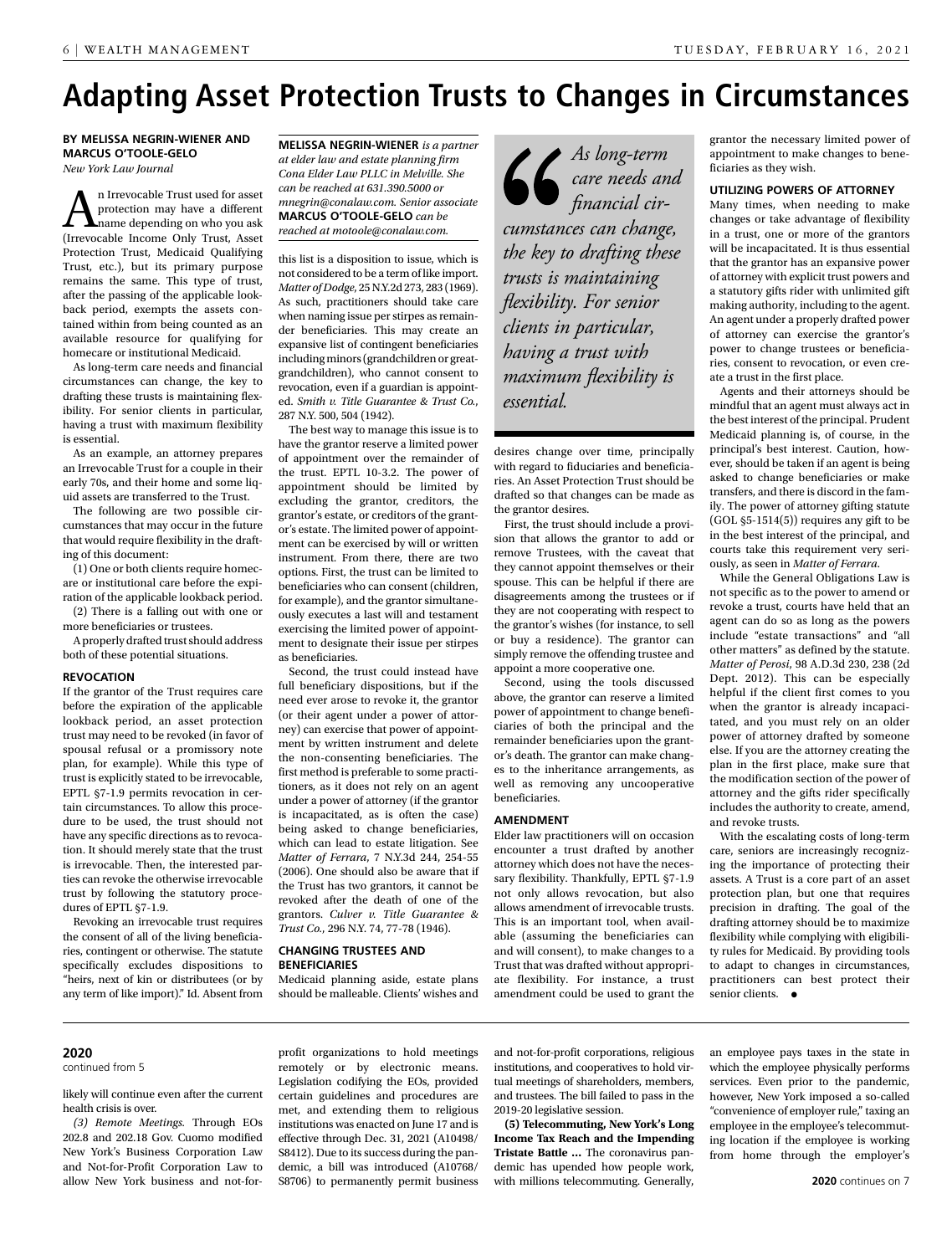#### **2020**

continued from 6

necessity. If, however, the employee telecommutes for their own convenience, the employee's wages for those workdays will be classified as if the employee was working from their employer's physical office (20 CRR-NY 132.18(a)). With coronavirus-imposed telecommuting, the question becomes, at whose convenience is the employee working from home?

On Oct. 19, the Department posted FAQs regarding telecommuting, including the following question: "My primary office is inside New York State, but I am telecommuting from outside of the state due to the COVID-19 pandemic. Do I owe New York taxes on the income I earn while telecommuting?"

The Department responded that, if a nonresident's primary office is in New York state, even if they are telecommuting from outside the state due to the pandemic, their days telecommuting are considered days worked in New York, unless their employer has established a bona fide employer office at their telecommuting location. For an office to be considered a bona fide employer office, the office must either contain or be near specialized facilities or satisfy a number of secondary and other factors (which can include the home office being a requirement of employment, the employee performing some core duties at the home office, meeting with clients on a regular and continuous basis at the office and using a specific area of the home exclusively to conduct the business of the employer that is separate from the living area) (TSB-M-06(5)I, issued May 15, 2006).

New York's long reach comes at the expense of its neighbors: New Jersey and Connecticut award their residents credits for taxes paid to New York, prompting those states to be among the latest to have filed an amicus brief in New Hampshire's Motion for Leave To File Bill of Complaint Against Massachusetts in the Supreme Court (*New Hampshire v. Massachusetts*, 2020, court file No 220154). The Complaint challenges a state's constitutional authority to tax a nonresident who is telecommuting from their home state and neither lives nor physically works in the taxing state. According to New Jersey's amicus brief (Amicus Curiae Brief for States of New Jersey, Connecticut, et. al. in Support of New Hampshire, filed Dec. 22, 2020), New Jersey may credit up \$1.2 billion to its residents for taxes paid to New York while working at home in New Jersey just for the 12-month period beginning March 2020. Connecticut may credit residents up to \$444.5 million for income taxes they paid to New York. As the states prepare for battle, with the constitutionality of the convenience of the employer rule potentially at stake, it will be prudent for taxpayers to keep careful track of days worked remotely, particularly since tax credits may not eliminate double taxation.

**(4) Post-Mortem Right of Publicity Enacted—Estate Tax Issues to Follow?**  The right of publicity is an individual's right to control and profit from the commercial use of their name, image or likeness, and to prevent others from exploiting their persona for commercial gain. The right of publicity is governed by state law. While some states, like California, recognize post-mortem publicity rights, New York extended the right of publicity to living New Yorkers only. As a result of a bill (A5605C/S5959D) signed into law on Nov. 30, effective as of May 29, 2021 (N.Y. Civ. Rights Law §50-f), celebrities domiciled in New York who die after the effective date will be afforded post-mortem rights of publicity for 40 years after death. The statute explicitly provides that those rights are property rights, freely descendible and transferable by the deceased or any subsequent owner, including by contract, gift, trust or any other testamentary instrument. In the absence of an express testamentary transfer, these rights will pass under a residuary disposition.

The law applies only to celebrities: Subject to certain exceptions, deceased personalities (defined as those whose name, voice, signature, photograph or likeness has commercial value at the time of, or because of, their death) have a cause of action against anyone who uses those features for commercial purposes without consent. Deceased performers (actors, singers, dancers and musicians) can prevent unauthorized digital replicas.

While the new law provides heirs with important rights to enable them to profit from commercial use of a celebrity's persona and police unauthorized commercial exploitation, creating a specific postmortem right of publicity will probably also have estate tax consequences. Whether or not heirs are planning to exploit the publicity right, this property right will likely be includible in the gross estate for estate tax purposes—a right that is not susceptible to easy valuation. Consider Michael Jackson's estate, where it was widely reported that the estate tax value of his right of publicity was filed with a value of \$2,105 and the IRS' initial valuation was over \$435 million, and Whitney Houston's estate, where the IRS initially increased her right of publicity income valuation from the reported \$200,000 to over \$11.7 million. It will be prudent for practitioners to consider this new post-mortem right in planning. Restricting the right of publicity after death would likely reduce its estate tax value, but at the cost of reducing its value to heirs. Transferring the right to a trust if a celebrity is early in their career and the value is low may be one solution; others may involve investigating different ownership structures designed to minimize estate tax value. Considering insurance to offset the increased value of the estate may merit consideration.

**(3) Sweeping Legislation Regarding Third-Party Reproduction Modernizes New York Law.** The Child-Parent Security Act (CPSA [N.Y. Fam. Ct. Act §581-101]), signed into law on April 3, 2020 and effective Feb. 15, 2021, revolutionizes New York law by legally establishing a child's relationship to his or her parents where the child is conceived through assisted reproduction. The CPSA modernizes the

definition of parent by overhauling existing law in tying parent to intent, particularly before conception, and setting out rules for determining parentage in the third-party reproduction context. The CPSA institutes pre-birth judgement procedures, which allows those seeking to be recognized as parents, as well as those looking to be released from parenting duties, to obtain a judgement prior to birth that clarifies the status of the child and the intended parents.

The CPSA allows gestational surrogacy and provides the surrogates with a Bill of Rights, including the right to health and life insurance, overturning New York's current law which criminalizes paid surrogacy arrangements.

In the event of divorce, the CPSA recognizes an embryo disposition agreement between parties with joint dispositional control over the embryos, allowing them to enter into a written agreement giving all legal rights and dispositional control to one of the parties. The party relinquishing control is absolved of parental responsibility and, unless he or she agrees in writing prior to the embryo transfer to be a parent, will not be considered a legal parent of a resulting child.

**(2) New York Finally Revises Its Power of Attorney Form.** New York will finally have a new power of attorney (POA) form, ending years of lobbying to replace the overly complex current form. Among the most significant changes, the new legislation (A5630/S3923), which was signed into law on Dec. 15, 2020, reforms New York's POA form by: (1) eliminating the Statutory Gift Rider (SGR), which has different execution formalities from the POA, and inserting the SGR gifting provisions in the POA's Modifications Section; (2) allowing for substantially compliant language instead of the exact statutory wording; (3) providing safe harbors for those who accept a POA in good faith without actual knowledge that the signature is not genuine; (4) establishing a procedure for a third party to reject a POA, setting forth the reasons for the rejection, and allowing the proponent to respond within 10 business days; (5) allowing damages to be recovered against those who unreasonably refuse to accept a valid POA; (6) expanding an agent's power to make gifts totaling \$5,000 in a calendar year (instead of the current \$500) without requiring a modification to the form.

The new POA law becomes effective on June 14, 2021. Any POA and SGR that was previously validly executed will remain valid.

**(1) Planning Remains Critical To Minimize New York Estate Tax.**  Effective for those dying on or after Jan. 1, 2019, New York's state tax exemption amount is linked to the 2010 federal exemption amount of \$5 million, indexed for inflation (N.Y. Tax Law §952(c)(2)(B)). The 2021 New York exemption amount has increased to \$5.93 million. President-elect Biden's plan calls for lowering the federal estate exemption, possibly to \$3.5 million. New York's exemption will not automatically adjust to federal decreases in the exemption. Accordingly, in a strange twist of events, New York could potentially have a *higher* estate tax exemption than the federal amount until it acts affirmatively to lower its exemption.

The New York estate tax regime maintains its built-in "cliff" (N.Y. Tax Law §952(c)(1)). Only estates that are less than or equal to the exemption amount on the date of death will pay no tax; for those estates that are between 100% and 105% of the exemption amount, there's a rapid phase-out of the exemption; and those estates that exceed 105% of the exemption amount will lose the benefit of the exemption amount entirely and be subject to tax from dollar one, potentially subjecting the assets that cause an estate to fall off the cliff to estate tax rates that exceed 100%.

To minimize the risk of falling off the cliff, practitioners can consider a number of techniques to reduce estates to or below the exemption level. Some practitioners include so-called "santa clauses," provisions that direct payments to charity of the amount that causes an estate to fall off the cliff and generate an estate tax of over 100%. Since New York does not impose a current gift tax, lifetime gifting can leverage the federal exemption while reducing the New York estate tax (provided the donor survives three years since the New York gross estate will be increased by the amount of any taxable gift made within three years of death). Spousal Lifetime Access Trusts (SLATs) and Delaware Asset Protection Trusts (DAPTs) are popular gifting techniques because they can allow the donor access to trust funds through the spouse (SLATs) or directly (DAPTs). New Yorkers can also purchase real or tangible property located outside New York (being mindful of other states' tax consequences), since that outof-state property will not be subject to New York estate tax.

The fact that the New York estate tax exemption is not portable between spouses makes it key to utilize the exemption amount of the first to die. Failure to do so potentially exacerbates the cliff threat if all assets of the first-to-die pass to the survivor and that pushes the second estate into cliff territory. In general, the use-it-or-lose-it nature of the New York exemption makes it prudent for practitioners to consider techniques that maximize flexibility after death, including disclaimer trusts (the first-to-die leaves everything outright to the survivor, who can disclaim some portion or all of the New York exemption amount into a credit shelter trust), utilizing partial Qualified Terminable Interest Trust (QTIP) elections (the first-to-die leaves assets to the survivor in a QTIP Marital Trust, and the fiduciary can make a partial QTIP election, using the first-to-die's exemption amount to the extent the QTIP election is not made) or Clayton QTIPs (the first-todie's estate is eligible to pass into a QTIP Marital Trust, but only if the executor makes a QTIP election, otherwise property typically passes into a credit shelter trust).  $\bullet$